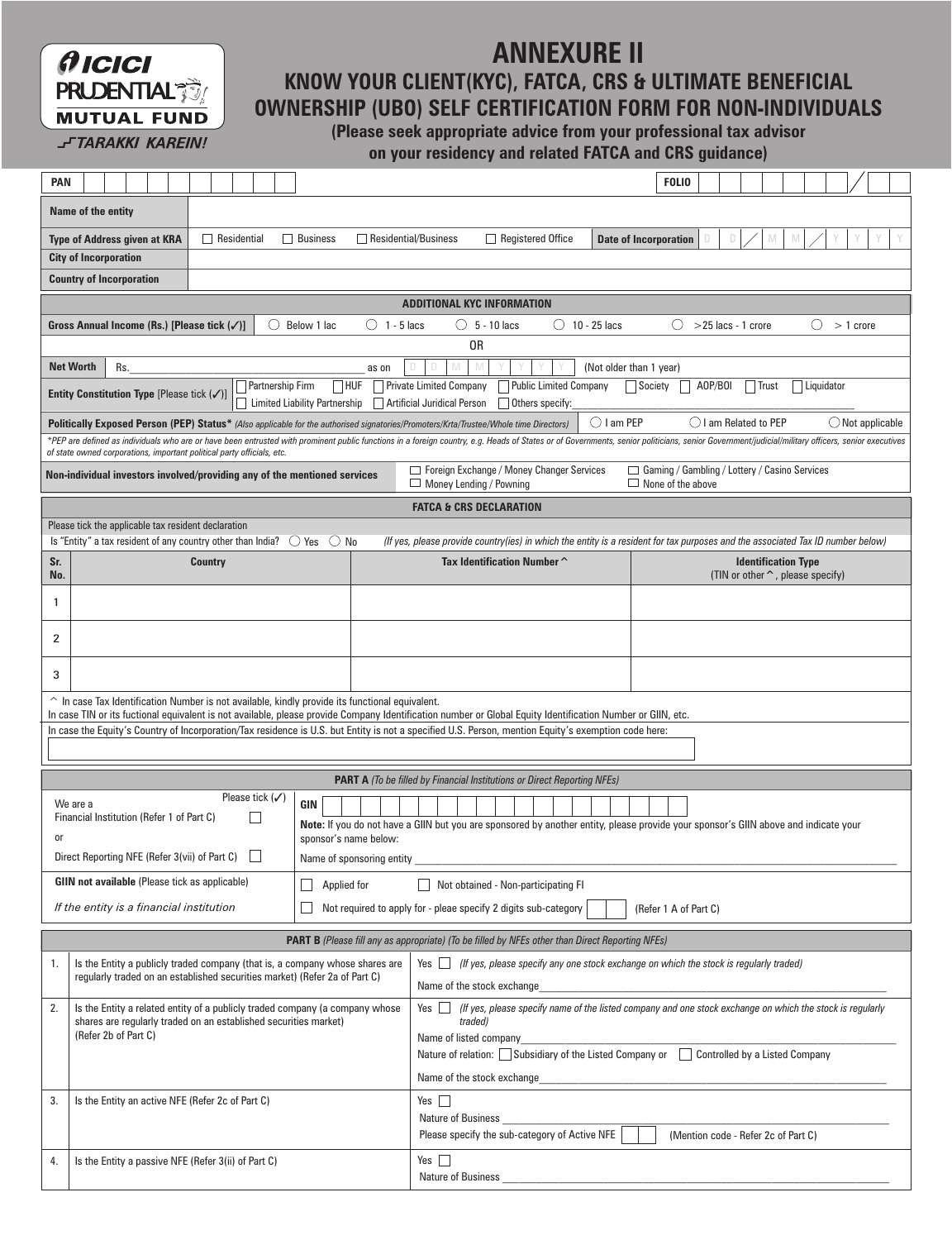| UBO Declaration (Mandatory for all entities except, a Publicly Traded Company or a related entity of Publicly Traded Company)                                                                                                                                                                                                                                                                                                                                                                                                                                                                                                                                                                                                                                                                                                                                                                                                                                                                                                                                                                                                                                                                                                                                                                                                                                                                                                                                                                                                                                                                                                |                                                                                                                                                                                                                                                                                                        |                                                                                                                                                                      |  |                                              |  |                                |           |     |                  |  |                   |               |  |          |               |  |                                       |                                                                 |                                                     |  |        |               |  |                 |                                                                                                                                                                                                                                |  |
|------------------------------------------------------------------------------------------------------------------------------------------------------------------------------------------------------------------------------------------------------------------------------------------------------------------------------------------------------------------------------------------------------------------------------------------------------------------------------------------------------------------------------------------------------------------------------------------------------------------------------------------------------------------------------------------------------------------------------------------------------------------------------------------------------------------------------------------------------------------------------------------------------------------------------------------------------------------------------------------------------------------------------------------------------------------------------------------------------------------------------------------------------------------------------------------------------------------------------------------------------------------------------------------------------------------------------------------------------------------------------------------------------------------------------------------------------------------------------------------------------------------------------------------------------------------------------------------------------------------------------|--------------------------------------------------------------------------------------------------------------------------------------------------------------------------------------------------------------------------------------------------------------------------------------------------------|----------------------------------------------------------------------------------------------------------------------------------------------------------------------|--|----------------------------------------------|--|--------------------------------|-----------|-----|------------------|--|-------------------|---------------|--|----------|---------------|--|---------------------------------------|-----------------------------------------------------------------|-----------------------------------------------------|--|--------|---------------|--|-----------------|--------------------------------------------------------------------------------------------------------------------------------------------------------------------------------------------------------------------------------|--|
| Category (Please tick applicable category):                                                                                                                                                                                                                                                                                                                                                                                                                                                                                                                                                                                                                                                                                                                                                                                                                                                                                                                                                                                                                                                                                                                                                                                                                                                                                                                                                                                                                                                                                                                                                                                  |                                                                                                                                                                                                                                                                                                        | <b>Unlisted Company</b>                                                                                                                                              |  |                                              |  |                                |           |     | Partnership Firm |  |                   |               |  |          |               |  | Limited Liability Partnership Company |                                                                 |                                                     |  |        |               |  |                 |                                                                                                                                                                                                                                |  |
| Unincorporated association / body of individuals                                                                                                                                                                                                                                                                                                                                                                                                                                                                                                                                                                                                                                                                                                                                                                                                                                                                                                                                                                                                                                                                                                                                                                                                                                                                                                                                                                                                                                                                                                                                                                             |                                                                                                                                                                                                                                                                                                        |                                                                                                                                                                      |  |                                              |  | <b>Public Charitable Trust</b> |           |     |                  |  | Religious Trust   |               |  |          |               |  | <b>Private Trust</b>                  |                                                                 |                                                     |  |        |               |  |                 |                                                                                                                                                                                                                                |  |
| Others (please specify                                                                                                                                                                                                                                                                                                                                                                                                                                                                                                                                                                                                                                                                                                                                                                                                                                                                                                                                                                                                                                                                                                                                                                                                                                                                                                                                                                                                                                                                                                                                                                                                       | <u> 1980 - Johann Barbara, martxa al</u><br>Please list below the details of controlling person(s), confirming ALL countries of tax residency / permanent residency / citizenship and ALL Tax Identification Numbers for EACH controlling person(s).<br>(Please attach additional sheets if necessary) |                                                                                                                                                                      |  |                                              |  |                                |           |     |                  |  |                   |               |  |          |               |  |                                       |                                                                 |                                                     |  |        |               |  |                 |                                                                                                                                                                                                                                |  |
|                                                                                                                                                                                                                                                                                                                                                                                                                                                                                                                                                                                                                                                                                                                                                                                                                                                                                                                                                                                                                                                                                                                                                                                                                                                                                                                                                                                                                                                                                                                                                                                                                              |                                                                                                                                                                                                                                                                                                        | Owner-documented FFI's should provide FFI Owner Reporting Statement and Auditor's Letter with required details as mentioned in Form W8 BEN E (Refer 3(vi) of Part C) |  |                                              |  |                                |           |     |                  |  |                   |               |  |          |               |  |                                       |                                                                 |                                                     |  |        |               |  |                 |                                                                                                                                                                                                                                |  |
| <b>Details</b>                                                                                                                                                                                                                                                                                                                                                                                                                                                                                                                                                                                                                                                                                                                                                                                                                                                                                                                                                                                                                                                                                                                                                                                                                                                                                                                                                                                                                                                                                                                                                                                                               |                                                                                                                                                                                                                                                                                                        |                                                                                                                                                                      |  | <b>UB01</b>                                  |  |                                |           |     |                  |  |                   | <b>UB02</b>   |  |          |               |  |                                       |                                                                 |                                                     |  |        | <b>UB03</b>   |  |                 |                                                                                                                                                                                                                                |  |
| Name of UBO                                                                                                                                                                                                                                                                                                                                                                                                                                                                                                                                                                                                                                                                                                                                                                                                                                                                                                                                                                                                                                                                                                                                                                                                                                                                                                                                                                                                                                                                                                                                                                                                                  |                                                                                                                                                                                                                                                                                                        |                                                                                                                                                                      |  |                                              |  |                                |           |     |                  |  |                   |               |  |          |               |  |                                       |                                                                 |                                                     |  |        |               |  |                 |                                                                                                                                                                                                                                |  |
| UBO Code (Refer 3(iv) (A) of Part C)                                                                                                                                                                                                                                                                                                                                                                                                                                                                                                                                                                                                                                                                                                                                                                                                                                                                                                                                                                                                                                                                                                                                                                                                                                                                                                                                                                                                                                                                                                                                                                                         |                                                                                                                                                                                                                                                                                                        |                                                                                                                                                                      |  |                                              |  |                                |           |     |                  |  |                   |               |  |          |               |  |                                       |                                                                 |                                                     |  |        |               |  |                 |                                                                                                                                                                                                                                |  |
| Country of Tax residency*                                                                                                                                                                                                                                                                                                                                                                                                                                                                                                                                                                                                                                                                                                                                                                                                                                                                                                                                                                                                                                                                                                                                                                                                                                                                                                                                                                                                                                                                                                                                                                                                    |                                                                                                                                                                                                                                                                                                        |                                                                                                                                                                      |  |                                              |  |                                |           |     |                  |  |                   |               |  |          |               |  |                                       |                                                                 |                                                     |  |        |               |  |                 |                                                                                                                                                                                                                                |  |
| PAN                                                                                                                                                                                                                                                                                                                                                                                                                                                                                                                                                                                                                                                                                                                                                                                                                                                                                                                                                                                                                                                                                                                                                                                                                                                                                                                                                                                                                                                                                                                                                                                                                          |                                                                                                                                                                                                                                                                                                        |                                                                                                                                                                      |  |                                              |  |                                |           |     |                  |  |                   |               |  |          |               |  |                                       |                                                                 |                                                     |  |        |               |  |                 |                                                                                                                                                                                                                                |  |
| Address                                                                                                                                                                                                                                                                                                                                                                                                                                                                                                                                                                                                                                                                                                                                                                                                                                                                                                                                                                                                                                                                                                                                                                                                                                                                                                                                                                                                                                                                                                                                                                                                                      |                                                                                                                                                                                                                                                                                                        |                                                                                                                                                                      |  |                                              |  |                                |           |     |                  |  |                   |               |  |          |               |  |                                       |                                                                 |                                                     |  |        |               |  |                 |                                                                                                                                                                                                                                |  |
|                                                                                                                                                                                                                                                                                                                                                                                                                                                                                                                                                                                                                                                                                                                                                                                                                                                                                                                                                                                                                                                                                                                                                                                                                                                                                                                                                                                                                                                                                                                                                                                                                              | Zip                                                                                                                                                                                                                                                                                                    | State:                                                                                                                                                               |  | the control of the control of the control of |  |                                |           | Zip | State:           |  |                   |               |  |          |               |  |                                       | Zip  <br>State:<br>the control of the control of the control of |                                                     |  |        |               |  |                 |                                                                                                                                                                                                                                |  |
|                                                                                                                                                                                                                                                                                                                                                                                                                                                                                                                                                                                                                                                                                                                                                                                                                                                                                                                                                                                                                                                                                                                                                                                                                                                                                                                                                                                                                                                                                                                                                                                                                              |                                                                                                                                                                                                                                                                                                        | Country: the country:                                                                                                                                                |  |                                              |  |                                |           |     | Country:         |  |                   |               |  |          |               |  |                                       |                                                                 |                                                     |  |        |               |  |                 |                                                                                                                                                                                                                                |  |
| <b>Address Type</b>                                                                                                                                                                                                                                                                                                                                                                                                                                                                                                                                                                                                                                                                                                                                                                                                                                                                                                                                                                                                                                                                                                                                                                                                                                                                                                                                                                                                                                                                                                                                                                                                          |                                                                                                                                                                                                                                                                                                        | Residence<br><b>Registered Office</b>                                                                                                                                |  |                                              |  | Business                       |           |     | Residence        |  | Registered Office |               |  | Business |               |  |                                       | <b>Business</b><br>$\Box$ Residence<br>Registered Office        |                                                     |  |        |               |  |                 |                                                                                                                                                                                                                                |  |
| Tax ID                                                                                                                                                                                                                                                                                                                                                                                                                                                                                                                                                                                                                                                                                                                                                                                                                                                                                                                                                                                                                                                                                                                                                                                                                                                                                                                                                                                                                                                                                                                                                                                                                       |                                                                                                                                                                                                                                                                                                        |                                                                                                                                                                      |  |                                              |  |                                |           |     |                  |  |                   |               |  |          |               |  |                                       |                                                                 |                                                     |  |        |               |  |                 |                                                                                                                                                                                                                                |  |
| Tax ID Type                                                                                                                                                                                                                                                                                                                                                                                                                                                                                                                                                                                                                                                                                                                                                                                                                                                                                                                                                                                                                                                                                                                                                                                                                                                                                                                                                                                                                                                                                                                                                                                                                  |                                                                                                                                                                                                                                                                                                        |                                                                                                                                                                      |  |                                              |  |                                |           |     |                  |  |                   |               |  |          |               |  |                                       |                                                                 |                                                     |  |        |               |  |                 |                                                                                                                                                                                                                                |  |
| City of Birth                                                                                                                                                                                                                                                                                                                                                                                                                                                                                                                                                                                                                                                                                                                                                                                                                                                                                                                                                                                                                                                                                                                                                                                                                                                                                                                                                                                                                                                                                                                                                                                                                |                                                                                                                                                                                                                                                                                                        |                                                                                                                                                                      |  |                                              |  |                                |           |     |                  |  |                   |               |  |          |               |  |                                       |                                                                 |                                                     |  |        |               |  |                 |                                                                                                                                                                                                                                |  |
| <b>Country of Birth</b>                                                                                                                                                                                                                                                                                                                                                                                                                                                                                                                                                                                                                                                                                                                                                                                                                                                                                                                                                                                                                                                                                                                                                                                                                                                                                                                                                                                                                                                                                                                                                                                                      |                                                                                                                                                                                                                                                                                                        |                                                                                                                                                                      |  |                                              |  |                                |           |     |                  |  |                   |               |  |          |               |  |                                       |                                                                 |                                                     |  |        |               |  |                 |                                                                                                                                                                                                                                |  |
| <b>Occupation Type</b>                                                                                                                                                                                                                                                                                                                                                                                                                                                                                                                                                                                                                                                                                                                                                                                                                                                                                                                                                                                                                                                                                                                                                                                                                                                                                                                                                                                                                                                                                                                                                                                                       |                                                                                                                                                                                                                                                                                                        | $\Box$ Service<br>$\Box$ Others                                                                                                                                      |  |                                              |  | <b>Business</b>                |           |     | Service          |  | Others            |               |  | Business |               |  |                                       |                                                                 | $\Box$ Service<br>$\Box$ Others $\_\_\_\_\_\_\_\_\$ |  |        |               |  | <b>Business</b> |                                                                                                                                                                                                                                |  |
| Nationality                                                                                                                                                                                                                                                                                                                                                                                                                                                                                                                                                                                                                                                                                                                                                                                                                                                                                                                                                                                                                                                                                                                                                                                                                                                                                                                                                                                                                                                                                                                                                                                                                  |                                                                                                                                                                                                                                                                                                        |                                                                                                                                                                      |  |                                              |  |                                |           |     |                  |  |                   |               |  |          |               |  |                                       |                                                                 |                                                     |  |        |               |  |                 |                                                                                                                                                                                                                                |  |
| Father's Name                                                                                                                                                                                                                                                                                                                                                                                                                                                                                                                                                                                                                                                                                                                                                                                                                                                                                                                                                                                                                                                                                                                                                                                                                                                                                                                                                                                                                                                                                                                                                                                                                |                                                                                                                                                                                                                                                                                                        |                                                                                                                                                                      |  |                                              |  |                                |           |     |                  |  |                   |               |  |          |               |  |                                       |                                                                 |                                                     |  |        |               |  |                 |                                                                                                                                                                                                                                |  |
| Gender                                                                                                                                                                                                                                                                                                                                                                                                                                                                                                                                                                                                                                                                                                                                                                                                                                                                                                                                                                                                                                                                                                                                                                                                                                                                                                                                                                                                                                                                                                                                                                                                                       |                                                                                                                                                                                                                                                                                                        | Male                                                                                                                                                                 |  | Female                                       |  | $\Box$ Others                  |           |     | <b>Nale</b>      |  |                   | $\Box$ Female |  |          | $\Box$ Others |  |                                       | $\Box$ Male                                                     |                                                     |  |        | $\Box$ Female |  |                 | <b>Others</b>                                                                                                                                                                                                                  |  |
| Date of Birth (DD/MM/YYYY)                                                                                                                                                                                                                                                                                                                                                                                                                                                                                                                                                                                                                                                                                                                                                                                                                                                                                                                                                                                                                                                                                                                                                                                                                                                                                                                                                                                                                                                                                                                                                                                                   |                                                                                                                                                                                                                                                                                                        |                                                                                                                                                                      |  |                                              |  |                                |           |     |                  |  |                   |               |  |          |               |  |                                       |                                                                 |                                                     |  |        |               |  |                 |                                                                                                                                                                                                                                |  |
| Percentge of Holding <sup>\$</sup>                                                                                                                                                                                                                                                                                                                                                                                                                                                                                                                                                                                                                                                                                                                                                                                                                                                                                                                                                                                                                                                                                                                                                                                                                                                                                                                                                                                                                                                                                                                                                                                           |                                                                                                                                                                                                                                                                                                        |                                                                                                                                                                      |  |                                              |  |                                |           |     |                  |  |                   |               |  |          |               |  |                                       |                                                                 |                                                     |  |        |               |  |                 |                                                                                                                                                                                                                                |  |
| * To include US, where controlling person is a US citizen or green card holder<br>$\hat{\ }$ In case Tax Identification Number is not available, kindly provide functional equivalent                                                                                                                                                                                                                                                                                                                                                                                                                                                                                                                                                                                                                                                                                                                                                                                                                                                                                                                                                                                                                                                                                                                                                                                                                                                                                                                                                                                                                                        |                                                                                                                                                                                                                                                                                                        |                                                                                                                                                                      |  |                                              |  |                                |           |     |                  |  |                   |               |  |          |               |  |                                       |                                                                 |                                                     |  |        |               |  |                 |                                                                                                                                                                                                                                |  |
|                                                                                                                                                                                                                                                                                                                                                                                                                                                                                                                                                                                                                                                                                                                                                                                                                                                                                                                                                                                                                                                                                                                                                                                                                                                                                                                                                                                                                                                                                                                                                                                                                              | \$ Attach valid documentary proof like Shareholding pattern duly self attested by Authorized Signatory / Company Secretary FATCA - CRS Terms and Conditions<br><b>FATCA - CRS Terms and Conditions</b>                                                                                                 |                                                                                                                                                                      |  |                                              |  |                                |           |     |                  |  |                   |               |  |          |               |  |                                       |                                                                 |                                                     |  |        |               |  |                 |                                                                                                                                                                                                                                |  |
| The Central Board of Direct Taxes has notified Rules 114F to 114H, as part of the Income-tax Rules, 1962, which require Indian financial institutions to seek additional personal, tax and beneficial owner<br>information and certain certifications and documentation from all our unit holders. In relevant cases, information will have to be reported to tax authorities/appointed agencies. Towards compliance, we<br>may also be required to provide information to any institutions such as withholding agents for the purpose of ensuring appropriate withholding from the account or any proceeds in relation thereto.<br>Should there be any change in any information provided by you, please ensure you advise us promptly, i.e., within 30 days.<br>Please note that you may receive more than one request for information if you have multiple relationships with us or our group entities. Therefore, it is important that you respond to our request, even if<br>you believe you have already supplied any previously requested information.<br>If you have any questions about your tax residency, please contact your tax advisor. If any controlling person of the entity is a US citizen or resident or green card holder, please include United States in<br>the foreign country information field along with the US Tax Identification Number.<br>It is mandatory to supply a TIN or functional equivalent if the country in which you are tax resident issues such identifiers. If no TIN is yet available or has not yet been issued, please provide an explanation<br>and attach this to the form. |                                                                                                                                                                                                                                                                                                        |                                                                                                                                                                      |  |                                              |  |                                |           |     |                  |  |                   |               |  |          |               |  |                                       |                                                                 |                                                     |  |        |               |  |                 |                                                                                                                                                                                                                                |  |
| Certification: I/We have read and understood the information requirements and the Terms and Conditions mentioned in this Form (read alongwith the FATCA & CRS Instructions) and hereby confirm that the                                                                                                                                                                                                                                                                                                                                                                                                                                                                                                                                                                                                                                                                                                                                                                                                                                                                                                                                                                                                                                                                                                                                                                                                                                                                                                                                                                                                                      |                                                                                                                                                                                                                                                                                                        |                                                                                                                                                                      |  |                                              |  |                                |           |     |                  |  |                   |               |  |          |               |  |                                       |                                                                 |                                                     |  |        |               |  |                 |                                                                                                                                                                                                                                |  |
| information provided by me/us on this Form is true, correct and complete. I/We hereby agree and confirm to inform ICICI Prudential Asset Management Company Limited/ICICI Prudential Mutual Fund/Trustees<br>for any modification to this information promptly. I/We further agree to abide by the provisions of the Scheme related documents inter alia provisions on 'Foreign Account Tax Compliance Act (FATCA) and<br>Common Reporting Standards (CRS) on Automatic Exchange of Information (AEOI)'.                                                                                                                                                                                                                                                                                                                                                                                                                                                                                                                                                                                                                                                                                                                                                                                                                                                                                                                                                                                                                                                                                                                     |                                                                                                                                                                                                                                                                                                        |                                                                                                                                                                      |  |                                              |  |                                |           |     |                  |  |                   |               |  |          |               |  |                                       |                                                                 |                                                     |  |        |               |  |                 |                                                                                                                                                                                                                                |  |
| <b>Name</b>                                                                                                                                                                                                                                                                                                                                                                                                                                                                                                                                                                                                                                                                                                                                                                                                                                                                                                                                                                                                                                                                                                                                                                                                                                                                                                                                                                                                                                                                                                                                                                                                                  |                                                                                                                                                                                                                                                                                                        |                                                                                                                                                                      |  |                                              |  |                                |           |     |                  |  |                   |               |  |          |               |  |                                       |                                                                 |                                                     |  |        |               |  |                 |                                                                                                                                                                                                                                |  |
| <b>Designation</b>                                                                                                                                                                                                                                                                                                                                                                                                                                                                                                                                                                                                                                                                                                                                                                                                                                                                                                                                                                                                                                                                                                                                                                                                                                                                                                                                                                                                                                                                                                                                                                                                           |                                                                                                                                                                                                                                                                                                        |                                                                                                                                                                      |  |                                              |  |                                |           |     |                  |  |                   |               |  |          |               |  |                                       |                                                                 |                                                     |  |        |               |  |                 |                                                                                                                                                                                                                                |  |
|                                                                                                                                                                                                                                                                                                                                                                                                                                                                                                                                                                                                                                                                                                                                                                                                                                                                                                                                                                                                                                                                                                                                                                                                                                                                                                                                                                                                                                                                                                                                                                                                                              |                                                                                                                                                                                                                                                                                                        |                                                                                                                                                                      |  |                                              |  |                                |           |     |                  |  |                   |               |  |          |               |  |                                       |                                                                 |                                                     |  |        |               |  |                 |                                                                                                                                                                                                                                |  |
|                                                                                                                                                                                                                                                                                                                                                                                                                                                                                                                                                                                                                                                                                                                                                                                                                                                                                                                                                                                                                                                                                                                                                                                                                                                                                                                                                                                                                                                                                                                                                                                                                              | Signature                                                                                                                                                                                                                                                                                              |                                                                                                                                                                      |  |                                              |  |                                | Signature |     |                  |  |                   |               |  |          |               |  |                                       | Signature                                                       |                                                     |  | Place: |               |  |                 | Date: the contract of the contract of the contract of the contract of the contract of the contract of the contract of the contract of the contract of the contract of the contract of the contract of the contract of the cont |  |
|                                                                                                                                                                                                                                                                                                                                                                                                                                                                                                                                                                                                                                                                                                                                                                                                                                                                                                                                                                                                                                                                                                                                                                                                                                                                                                                                                                                                                                                                                                                                                                                                                              |                                                                                                                                                                                                                                                                                                        |                                                                                                                                                                      |  |                                              |  |                                |           |     |                  |  |                   |               |  |          |               |  |                                       |                                                                 |                                                     |  |        |               |  |                 |                                                                                                                                                                                                                                |  |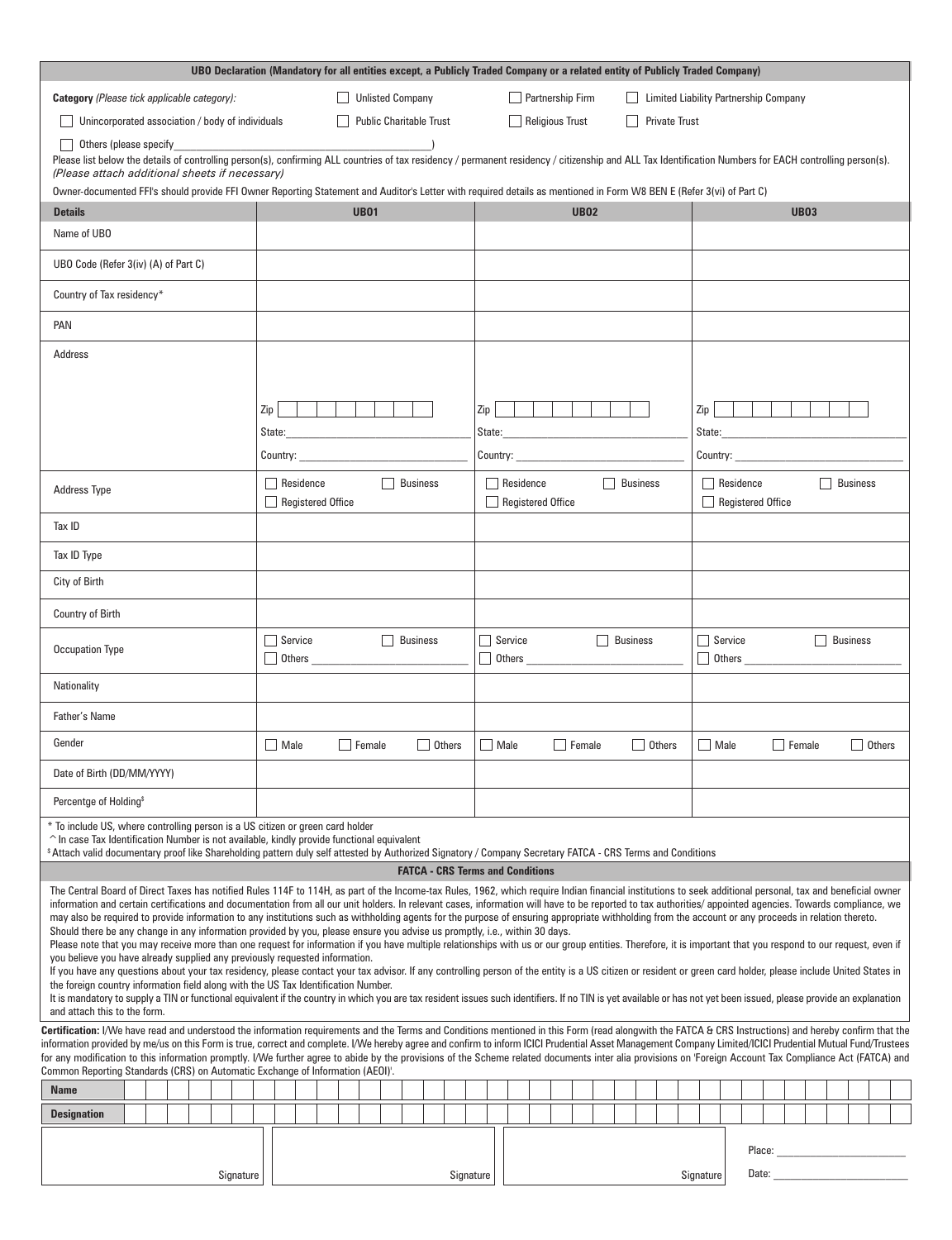### **PART C - FATCA Instructions & Definitions**

#### **1. Financial Insitution (FI)**

The term FI means any financial institution that is a Depository Institution, Custodial Institution, Investment Entity or Specified Insurance company, as defined.

- Depository institution: is an entity that accepts deposits in the ordinary course of banking or similar business.
- Custodial institution is an entity that holds as a substantial portion of its business, holds financial assets for the account of others and where it's income attributale to holding financial assets and related financial services equals or exceeds 20 percent of the entity's gross income during the shorter of-
	- (i) The three financial years preceding the year in which determination is made; or
	- (ii) The period during which the entity has been in existence, whichever is less.
- Investment entity is any entity:
- That primarily conducts a business or operates for or on behalf of a customer for any of the following activities or operations for or on behalf of a customer
	- (i) Trading in money market instruments (cheques, bills, certificates of deposit, derivatives, etc.); foreign exchange; exchange, interest rate and index instruments; transferable securities; or commodity futures trading; or
	- (ii) Individual and collective portfolio management; or
	- (iii) Investing, administering or managing funds, money or financial asset or money on behalf of other persons;

or

• The gross income of which is primarily attributable to investing, reinvesting, or trading in financial assets, if the entity is managed by another entity that is a depository institution, a custodial institution, a specified insurance company, or an investment entity described above.

An entity is treated as primarily conducting as a business one or more of the 3 activities described above, or an entity's gross income is primarily attributable to investing, reinvesting, or trading in financial assets of the entity's gross income attributable to the relevant activities equals or exceeds 50 percent of the entity's gross income during the shorter of :

- (i) The three-year period ending on 31 March of the year preceding the year in which the determination is made; or
- (ii) The period during which the entity has been in existence.

The term "Investment Entity" does not include an entity that is an active non-financial entity as per codes 03, 04, 05 and 06 - refer point 2c.)

• Specified Insurance Company: Entity that is an insurance company (or the holding company of an insurance company) that issues, or is obligated to make payments with respect to, a Cash Value Insurance Contract or an Annuity Contract.

| • FI not required to apply for GIIN: |
|--------------------------------------|
|--------------------------------------|

A. Reasons why FI not required to apply for GIIN:

|                   | A. Reasons why in not required to apply for Gilly.                                                                                                                                                         |
|-------------------|------------------------------------------------------------------------------------------------------------------------------------------------------------------------------------------------------------|
|                   | Code   Sub-category                                                                                                                                                                                        |
| 01                | Governmental Entity, International Organization or Central Bank                                                                                                                                            |
| 02                | Treaty Qualified Retirement Fund; a Broad Participation Retirement Fund; a Narrow Participation Retirement Fund; or a Pension Fund of a<br>Governmental Entity, International Organization or Central Bank |
| 03                | Non-public fund of the armed forces, an employees' state insurance fund, a gratuity fund or a provident fund                                                                                               |
| 04                | Entity is an Indian FI solely because it is an investment entity                                                                                                                                           |
| 05                | Qualified credit card issuer                                                                                                                                                                               |
| 06                | Investment Advisors, Investment Managers& Executing Brokers                                                                                                                                                |
| 07                | Exempt collective investment vehicle                                                                                                                                                                       |
| 08                | Trustee of an Indian Trust                                                                                                                                                                                 |
| 09                | FI with a local client base                                                                                                                                                                                |
| 10                | Non-registering local banks                                                                                                                                                                                |
| 11                | FFI with only Low-Value Accounts                                                                                                                                                                           |
| $12 \overline{ }$ | Sponsored investment entity and controlled foreign corporation                                                                                                                                             |
| 13                | Sponsored, Closely Held Investment Vehicle                                                                                                                                                                 |
| 14                | <b>Owner Documented FFI</b>                                                                                                                                                                                |
|                   | 2. Non financial ontity (NEE). Foreign ontity that is not a financial institution                                                                                                                          |

**2. Non-financial entity (NFE) -** *Foreign entity that is not a financial institution*

Types of NFEs that are regarded as excluded NFE are:

a. Publicly traded company (listed company)

A company is publicly traded if its stock are regularly traded on one or more established securities markets

(Established securities market means an exchange that is officially recognized and supervised by a governmental authority in which the securities market is located and that has a meaningful annual value of shares traded on the exchange)

b. Related entity of a publicly traded company

The NFE is a related entity of an entity of which is regularly traded on an established securities market;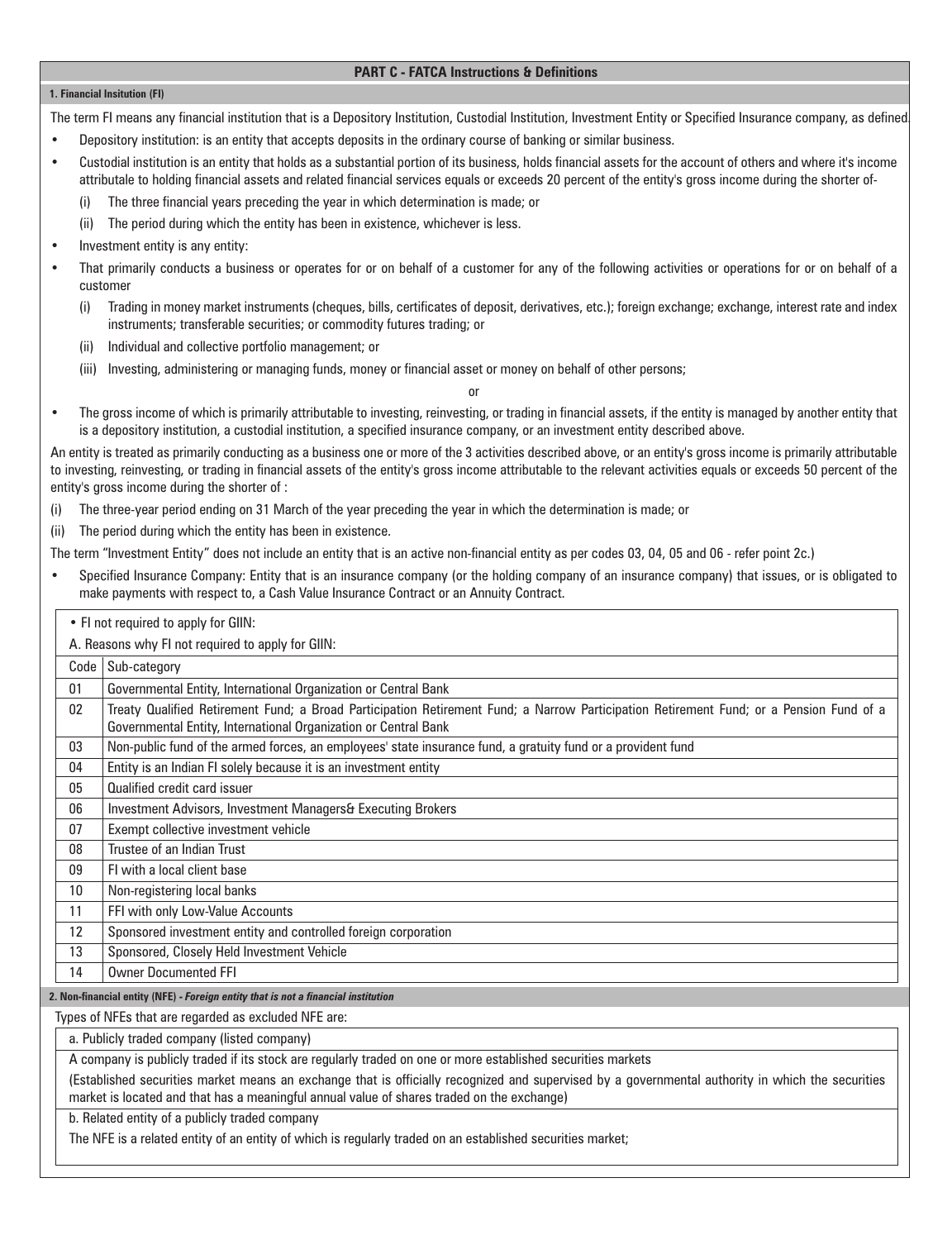|                      | c. Active NFE : (is any one of the following):                                                                                                                                                                                                                                                                                                                                                                                                                                                                                                                                                                                                                                                                                                                                                                                                                                  |
|----------------------|---------------------------------------------------------------------------------------------------------------------------------------------------------------------------------------------------------------------------------------------------------------------------------------------------------------------------------------------------------------------------------------------------------------------------------------------------------------------------------------------------------------------------------------------------------------------------------------------------------------------------------------------------------------------------------------------------------------------------------------------------------------------------------------------------------------------------------------------------------------------------------|
| Code                 | Sub-category                                                                                                                                                                                                                                                                                                                                                                                                                                                                                                                                                                                                                                                                                                                                                                                                                                                                    |
| 01                   | Less than 50 percent of the NFE's gross income for the preceding financial yearis passive income and less than 50 percent of the assets held by<br>theNFE during the preceding financial year are assets that produce or are held for the production of passive income;                                                                                                                                                                                                                                                                                                                                                                                                                                                                                                                                                                                                         |
| 02                   | The NFE is a Governmental Entity, an International Organization, a Central Bank, or an entity wholly owned by one or more of the foregoing;                                                                                                                                                                                                                                                                                                                                                                                                                                                                                                                                                                                                                                                                                                                                     |
| 03                   | Substantially all of the activities of the NFEconsist of holding (in whole or in part) the outstanding stock of, or providing financing and services<br>to, one or more subsidiaries that engage in trades or businesses other than the business of a Financial Institution, except that an entity shall not<br>qualify for this status if the entity functions as an investment fund, such as a private equity fund, venture capital fund, leveraged buyout fund, or<br>any investment vehicle whose purpose is to acquire or fund companies and then hold interests in those companies as capital assets for<br>investment purposes;                                                                                                                                                                                                                                          |
| 04                   | The NFE is not yet operating a business and has no prior operating history, but is investing capital into assets with the intent to operate a<br>business other than that of a Financial Institution, provided that the NFE shall not qualify for this exception after the date that is 24 months after<br>the date of the initial organization of the NFE;                                                                                                                                                                                                                                                                                                                                                                                                                                                                                                                     |
| 05                   | The NFE was not a Financial Institution in the past five years, and is in the process of liquidating its assets or is reorganizing with the intent to<br>continue or recommence operations in a business other than that of a Financial Institution;                                                                                                                                                                                                                                                                                                                                                                                                                                                                                                                                                                                                                            |
| 06                   | The NFE primarily engages in financing and hedging transactions with, or for, Related Entities that are not Financial Institutions, and does not<br>provide financing or hedging services to any Entity that is not a Related Entity, provided that the group of any such Related Entities is primarily<br>engaged in a business other than that of a Financial Institution;                                                                                                                                                                                                                                                                                                                                                                                                                                                                                                    |
| 07                   | Any NFE that fulfills all of the following requirements:                                                                                                                                                                                                                                                                                                                                                                                                                                                                                                                                                                                                                                                                                                                                                                                                                        |
|                      | It is established and operated in India exclusively for religious, charitable, scientific, artistic, cultural, athletic, or educational purposes; or it<br>$\bullet$<br>is established and operated in India and it is a professional organization, business league, chamber of commerce, labor organization,<br>agricultural or horticultural organization, civic league or an organization operated exclusively for the promotion of social welfare;                                                                                                                                                                                                                                                                                                                                                                                                                          |
|                      | It is exempt from income tax in India;<br>$\bullet$                                                                                                                                                                                                                                                                                                                                                                                                                                                                                                                                                                                                                                                                                                                                                                                                                             |
|                      | It has no shareholders or members who have a proprietary or beneficial interest in its income or assets;<br>$\bullet$                                                                                                                                                                                                                                                                                                                                                                                                                                                                                                                                                                                                                                                                                                                                                           |
|                      | The applicable laws of the NFE's country or territory of residence or the NFE's formation documents do not permit any income or assets of the<br>NFE to be distributed to, or applied for the benefit of, a private person or non-charitable Entity other than pursuant to the conduct of the NFE's<br>charitable activities, or as payment of reasonable compensation for services rendered, or as payment representing the fair market value of<br>property which the NFE has purchased; and The applicable laws of the NFE's country or territory of residence or the NFE's formation documents<br>require that, upon the NFE's liquidation or dissolution, all of its assets be distributed to a governmental entity or other non-profit organization, or<br>escheat to the government of the NFE's country or territory of residence or any political subdivision thereof. |
|                      | Explanation.- For the purpose of this sub-clause, the following shall be treated as fulfilling the criteria provided in the said sub-clause, namely:-                                                                                                                                                                                                                                                                                                                                                                                                                                                                                                                                                                                                                                                                                                                           |
|                      | (I) an Investor Protection Fund referred to in clause (23EA);                                                                                                                                                                                                                                                                                                                                                                                                                                                                                                                                                                                                                                                                                                                                                                                                                   |
|                      | (II) a Credit Guarantee Fund Trust for Small Industries referred to in clause 23EB; and                                                                                                                                                                                                                                                                                                                                                                                                                                                                                                                                                                                                                                                                                                                                                                                         |
|                      | (III) an Investor Protection Fund referred to in clause (23EC),                                                                                                                                                                                                                                                                                                                                                                                                                                                                                                                                                                                                                                                                                                                                                                                                                 |
|                      | of section 10 of the Act:                                                                                                                                                                                                                                                                                                                                                                                                                                                                                                                                                                                                                                                                                                                                                                                                                                                       |
| 3. Other definitions |                                                                                                                                                                                                                                                                                                                                                                                                                                                                                                                                                                                                                                                                                                                                                                                                                                                                                 |
|                      |                                                                                                                                                                                                                                                                                                                                                                                                                                                                                                                                                                                                                                                                                                                                                                                                                                                                                 |

(i) Related entity

An entity is a 'related entity' of another entity if either entity controls the other entity, or the two entities are under common control For this purpose, control includes direct or indirect ownership of more than 50% of the votes and value in an entity.

(ii) Passive NFE

The term passive NFE means

- (i) any non-financial entity which is not an active non-financial entity including a publicly traded corporation or related entity of a publicly traded company; or
- (ii) an investment entity defined in clause (b) of these instructions
- (iii) a withholding foreign partnership or withholding foreign trust;
- (Note: Foreign persons having controlling interest in a passive NFE are liable to be reported for tax information compliance purposes)

(iii) Passive income

The term passive income includes income by way of :

(1) Dividends,

(2) Interest

(3) Income equivalent to interest,

(4) Rents and royalties, other than rents and royalties derived in the active conduct of a business conducted, at least in part, by employees of the NFE

(5) Annuities

(6) The excess of gains over losses from the sale or exchange of financial assets that gives rise to passive income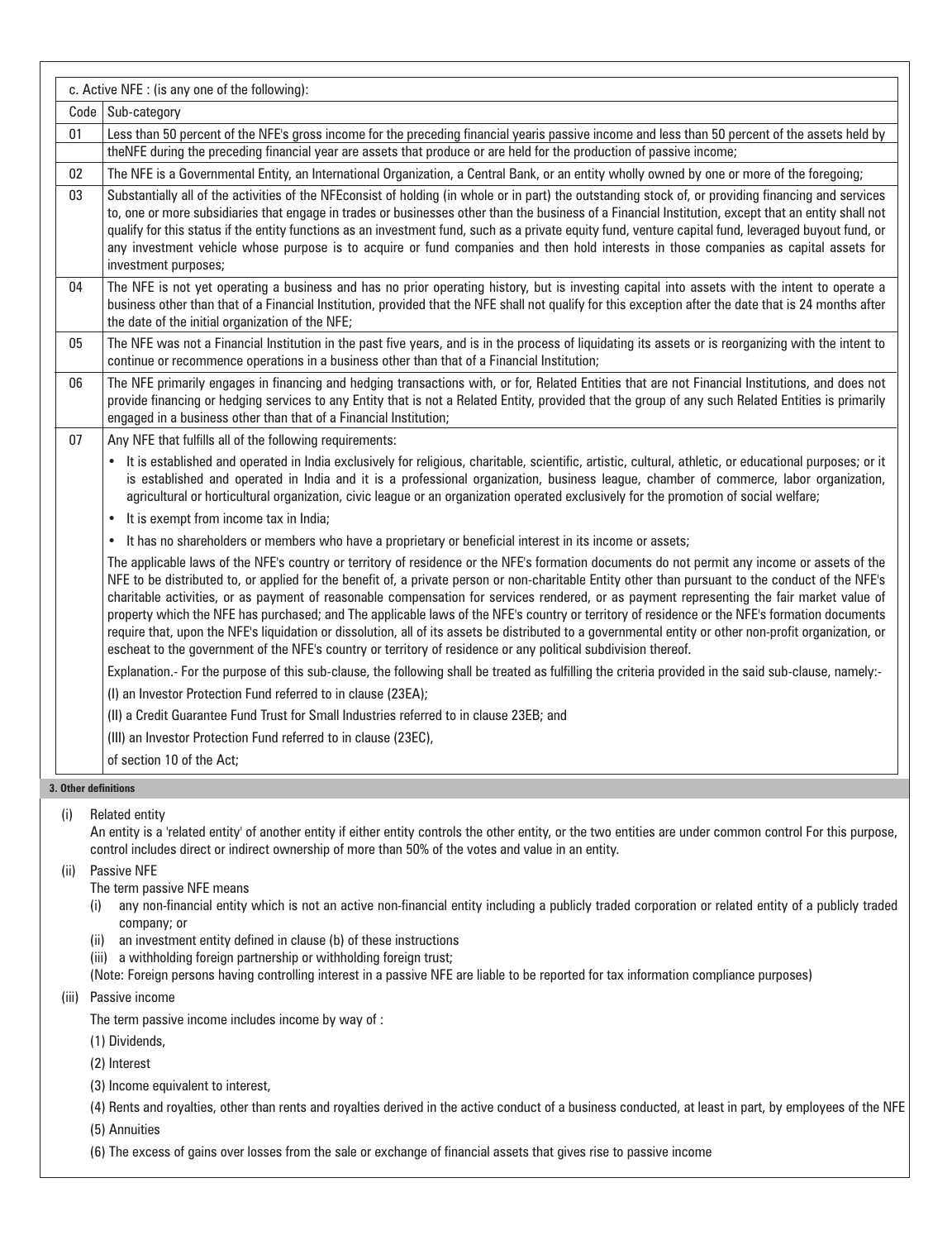(7) The excess of gains over losses from transactions (including futures, forwards, options and similar transactions) in any financial assets,

(8) The excess of foreign currency gains over foreign currency losses

(9) Net income from swaps

(10) Amounts received under cash value insurance contracts

 But passive income will not include, in case of a non-financial entity that regularly acts as a dealer in financial assets, any income from any transaction entered into in the ordinary course of such dealer's business as such a dealer.

(iv) Controlling persons

 Controlling persons are natural persons who exercise control over an entity and includes a beneficial owner under sub-rule (3) of rule 9 of the Prevention of Money-Laundering (Maintenance of Records) Rules, 2005.In the case of a trust, the controlling person means the settlor, the trustees, the protector (if any), the beneficiaries or class of beneficiaries, and any other natural person exercising ultimate effective control over the trust. In the case of a legal arrangement other than a trust, controlling person means persons in equivalent or similar positions.

 Pursuant to guidelines on identification of Beneficial Ownership issued vide SEBI circular no. CIR/MIRSD/2/2013 dated January 24, 2013, persons (other than Individuals) are required to provide details of Beneficial Owner(s) ('BO'). Accordingly, the Beneficial Owner means 'Natural Person', who, whether acting alone or together, or through one or more juridical person, exercises control through ownership or who ultimately has a controlling ownership interest of / entitlements to:

- i. More than 25% of shares or capital or profits of the juridical person, where the juridical person is a company;
- ii. More than 15% of the capital or profits of the juridical person, where the juridical person is a partnership; or
- iii. More than 15% of the property or capital or profits of the juridical person, where the juridical person is an unincorporated association or body of individuals.

 Where the client is a trust, the financial institutionshall identify the beneficial owners of the client and take reasonable measures to verify the identity of such persons, through the identity of the settler of the trust, the trustee, the protector, the beneficiaries with 15% or more interest in the trust and any other natural person exercising ultimate effective control over the trust through a chain of control or ownership.

Where no natural person is identified the identity of the relevant natural person who holds the position of senior managing official.

|  | (A) Controlling Person Type: |  |
|--|------------------------------|--|
|  |                              |  |

| Code | Sub-category                                         |
|------|------------------------------------------------------|
| 01   | CP of legal person-ownership                         |
| 02   | CP of legal person-other means                       |
| 03   | CP of legal person-senior managing official          |
| 04   | CP of legal arrangement-trust-settlor                |
| 05   | CP of legal arrangement-trust-trustee                |
| 06   | CP of legal arrangement-trust-protector              |
| 07   | CP of legal arrangement-trust-beneficiary            |
| 08   | CP of legal arrangement-trust-other                  |
| 09   | CP of legal arrangement-Other-settlor equivalent     |
| 10   | CP of legal arrangement-Other-trustee equivalent     |
| 11   | CP of legal arrangement-Other-protector equivalent   |
| 12   | CP of legal arrangement-Other-beneficiary equivalent |
| 13   | CP of legal arrangement-Other-other equivalent       |
| 14   | Unknown                                              |

(v) Specified U.S. person – A U.S person other than the following:

- (i) a corporation the stock of which is regularly traded on one or more established securities markets;
- (ii) any corporation that is a member of the same expanded affiliated group, as defined in section 1471(e)(2) of the U.S. Internal Revenue Code, as a corporation described in clause (i);
- (iii) the United States or any wholly owned agency or instrumentality thereof;
- (iv) any State of the United States, any U.S. Territory, any political subdivision of any of the foregoing, or any wholly owned agency or instrumentality of any one or more of the foregoing;
- (v) any organization exempt from taxation under section 501(a) of the U.S. Internal Revenue Code or an individual retirement plan as defined in section 7701(a)(37) of the U.S. Internal Revenue Code;
- (vi) any bank as defined in section 581 of the U.S. Internal Revenue Code;
- (vii) any real estate investment trust as defined in section 856 of the U.S. Internal Revenue Code;
- (viii) any regulated investment company as defined in section 851 of the U.S. Internal Revenue Code or any entity registered with the U.S. Securities and Exchange Commission under the Investment Company Act of 1940 (15 U.S.C. 80a-64);
- (ix) any common trust fund as defined in section 584(a) of the U.S. Internal Revenue Code;